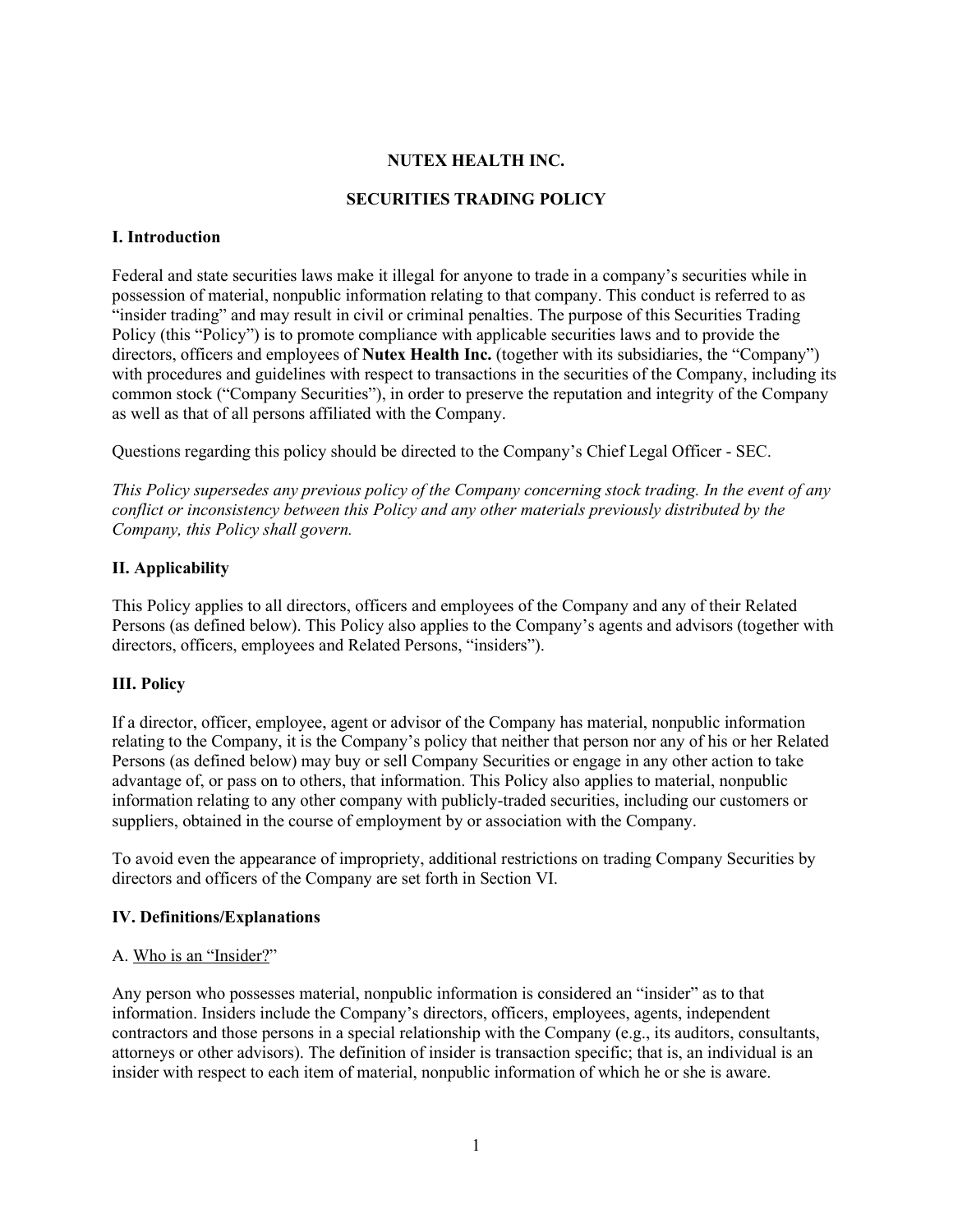# B. What is "Material" Information?

The materiality of information depends upon the circumstances. Information is considered "material" if there is a substantial likelihood that a reasonable investor would consider it important in making a decision to buy, sell or hold a security or where the information is likely to affect the market price of the security. Material information can be positive or negative, and can relate to virtually any aspect of the Company's business or to any type of Company Security (i.e., debt or equity).

Some examples of material information include:

- Unpublished financial or operational results or projections, including earnings information
- Pending or proposed mergers, acquisitions, dispositions or other transactions
- Significant changes in corporate objectives
- Significant sale of assets
- Changes in dividend or stock repurchase policies
- Financial liquidity problems
- Cybersecurity risks and incidents, including vulnerabilities and breaches. Insider trading restrictions may also pertain to the period of time the company is investigating the underlying facts, ramifications and materiality of a cybersecurity incident.

The above list is only illustrative; many other types of information may be considered "material," depending on the circumstances. The materiality of particular information is subject to reassessment on a regular basis. If an insider is unsure whether particular nonpublic information is material, the insider should presume that it is material and consult with the General Counsel before disclosing such information or trading in any securities of a company to which such information relates.

# C. What is "Nonpublic" Information?

Information is "nonpublic" if it is not available to the general public. In order for information to be considered public, it must have been disclosed in the Company's public filings with the Securities and Exchange Commission or widely disseminated in a manner making it generally available to investors through such media as Dow Jones, Reuters Economic Services, The Wall Street Journal, Associated Press, or BusinessWire. The circulation of rumors, even if accurate, does not constitute information that is adequately available to the general public since the public does not know whether the rumor is accurate.

In addition, even after the Company has publicly announced material information, a reasonable period of time must elapse in order for the market to react to the information. Employees may not trade on publicly announced material information until two full trading days after an announcement. For example, if an announcement is made before the commencement of trading on a Monday, an employee may trade in Company Securities starting on Wednesday of that week, because two full trading days would have elapsed by then (all of Monday and Tuesday). If an announcement is made after trading begins on a Monday, employees may not trade in Company Securities until Thursday. If the announcement is made on Friday after trading begins, employees may not trade in Company Securities until Wednesday of the following week.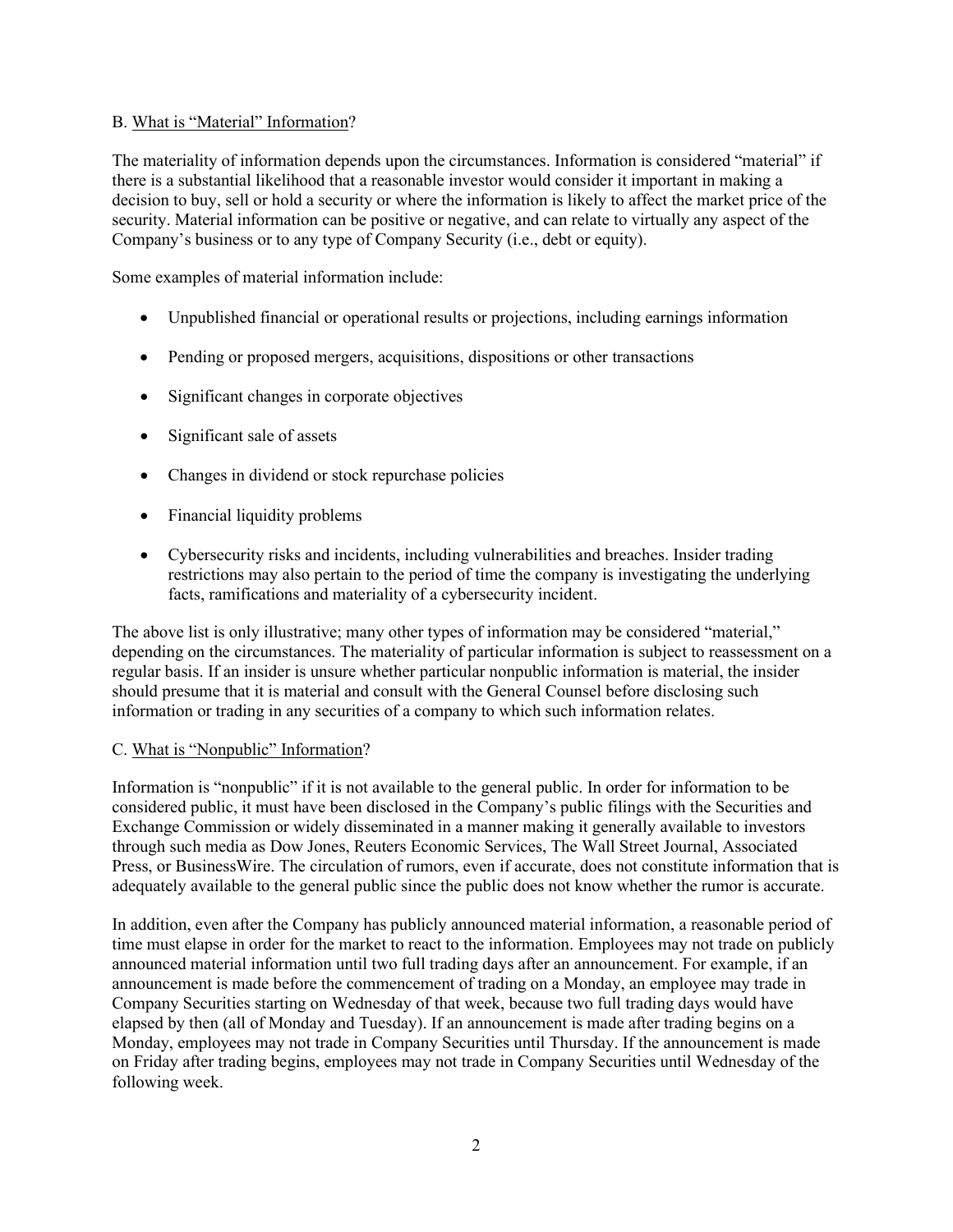# D. Who is a "Related Person?"

For purposes of this Policy, a "Related Person" includes the spouse, minor children or anyone else living in an insider's household; partnerships in which an insider is a general partner; trusts of which an insider is a trustee; estates of which an insider is an executor; and any other legal entities controlled by an insider. Although a person's parent or sibling may not be considered a Related Person (unless living in the same household), a parent, sibling or other relative may be a "tippee" for securities laws purposes. "Tipping" material, nonpublic information to others also is prohibited, and is discussed in Section V.D.

# **V. Guidelines**

# A. Non-disclosure of Material Nonpublic Information

Material, nonpublic information must not be disclosed to anyone, except persons within the Company or third party agents of the Company (such as investment banking advisors, auditors or outside legal counsel) whose positions bind them to strict confidentiality and require them to know it, until such information has been publicly released by the Company.

# B. Prohibited Trading in Company Securities

No person may trade, including by placing a purchase or sell order, or recommend that another person trade, in Company Securities (including making initial elections, changes in elections or reallocation of funds relating to retirement plan accounts) when he or she has knowledge of material, nonpublic information concerning the Company. Loans, pledges, gifts, charitable donations and other contributions of Company Securities are also subject to this Policy.

Directors, officer and employees are responsible for any trades placed by Related Persons and should make them aware of the need to confer with such person before they trade Company Securities. Directors, officers and employees should treat any such trades as if the transactions were for their own accounts.

# C. Hindsight

If securities transactions ever become the subject of scrutiny, they will be evaluated by enforcement authorities or others after-the-fact with the benefit of hindsight. As a result, before engaging in any transaction an insider should carefully consider how the transaction and whether the information was material may be construed in the bright light of hindsight.

# D. "Tipping" Information to Others

Insiders may be liable for communicating or "tipping" material, nonpublic information to any third party (a "tippee"), regardless of whether the tippee is a Related Person. Further, insider trading violations are not limited to trading or tipping by insiders. Persons other than insiders also can be liable for insider trading, including tippees who trade on material, nonpublic information tipped to them and individuals who trade on material, nonpublic information which has been misappropriated.

Tippees inherit an insider's duties and are liable for trading on material, nonpublic information illegally tipped to them by an insider. Similarly, just as insiders are liable for the insider trading of their tippees, so are tippees who pass the information along to others who trade. In other words, a tippee's liability for insider trading is no different from that of an insider. Tippees can obtain material, nonpublic information by receiving explicit tips from others or from unintentional disclosure through, among other things, conversations at social, business or other gatherings.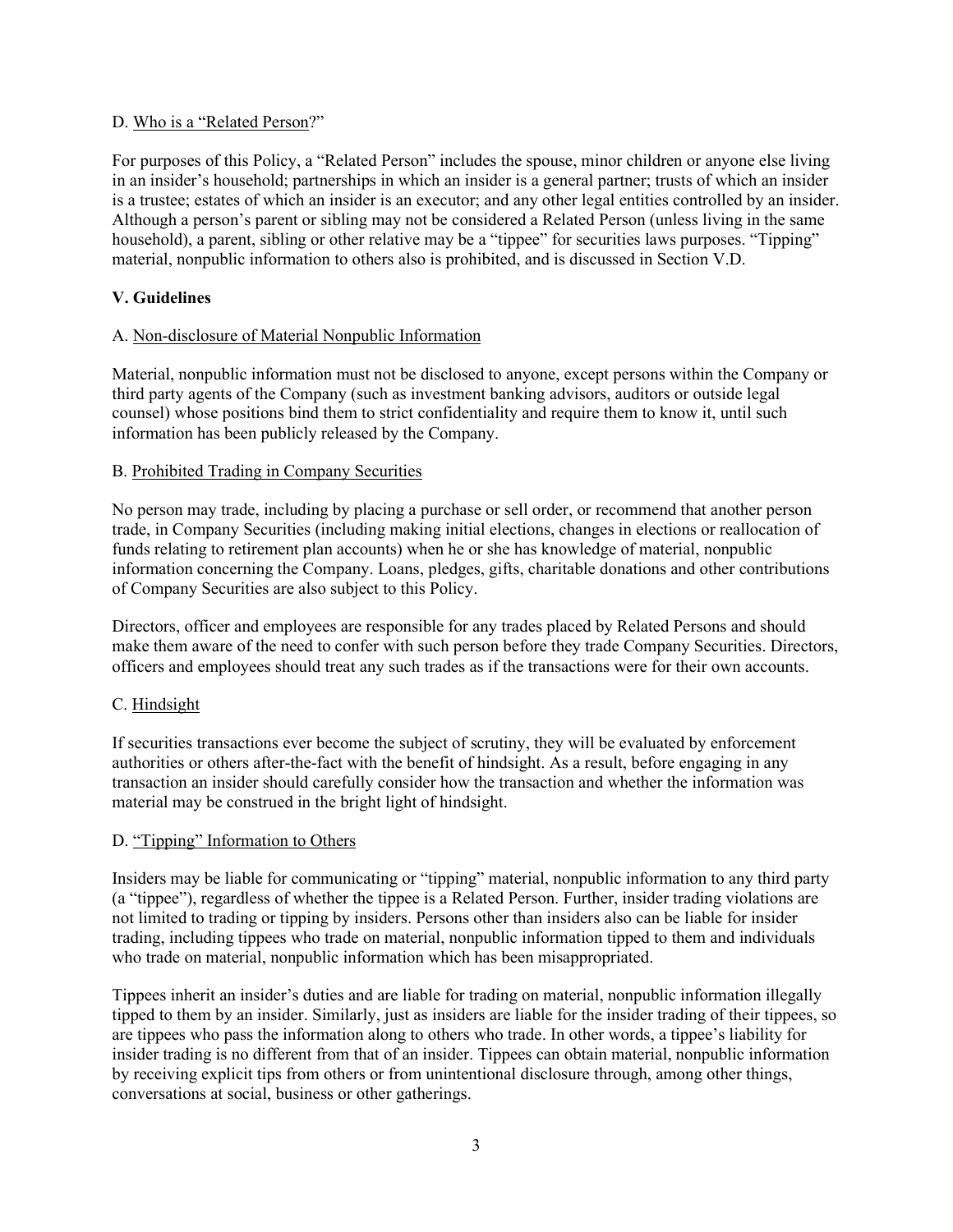#### E. Prohibition on Speculation and Hedging

Investing in Company Securities provides an opportunity to share in the long-term growth of the Company. In contrast, short-term speculation based on fluctuations in the market for Company Securities may be distracting, and may unduly focus the Company's directors, officers and employees on the Company's short-term stock market performance. Furthermore, such activities may put the potential for personal gain in conflict with the best interests of the Company and its securityholders or create the appearance of improper or inappropriate conduct involving Company Securities. As such, directors, officers, employees and their Related Persons may not engage in any hedging or monetization transactions with respect to Company Securities, including by trading in put or call options, warrants, swaps, forwards and other derivatives or similar instruments on Company Securities, or by selling Company Securities "short." Anyone may, of course, in accordance with this Policy and other Company policies, exercise options granted to them by the Company.

#### F. Prohibition on Pledging

Securities held in a margin account as collateral for a margin loan may be sold by the broker without the customer's consent if the customer fails to meet a margin call. Similarly, securities pledged (or hypothecated) as collateral for a loan may be sold in foreclosure if the borrower defaults on a loan. Because a margin sale or foreclosure sale may occur at a time when a person is aware of material, nonpublic information or otherwise not permitted to trade in Company Securities, the Company's directors, officers, employees and their Related Persons are prohibited from holding Company Securities in a margin account or otherwise pledging Company Securities in any way including as collateral for a loan.

#### G. Trading in Other Securities

No director, officer, employee or their Related Persons may trade, including by placing purchase or sell orders, or recommend that another person trade, in the securities of another company if the person learns of material, nonpublic information about the other company in the course of his/her employment with the Company.

# **VI. Additional Restrictions and Requirements for Directors and Officers**

# A. Trading Windows and Blackout Periods

In addition to being subject to all of the other limitations in this Policy, directors and officers are prohibited from trading Company Securities during the following blackout periods:

- *Quarterly Blackout Periods*. Trading in Company Securities is prohibited from (1) market close on the date that is one calendar month prior to the end of each fiscal quarter until (2) market close on the second full day of trading following the release of the Company's quarterly earnings. During these quarterly blackout periods, directors and officers generally possess or are presumed to possess material, nonpublic information about the Company's financial results.
- *Special Blackout Periods*. From time to time, other types of material information regarding the Company (such as negotiation or mergers, acquisitions or dispositions or other developments) may not be publicly disclosed. While such material information remains nonpublic, directors, officers, and other persons with knowledge of such material, nonpublic information are prohibited from trading in Company Securities. The affected persons must keep the existence of any special blackout period confidential.